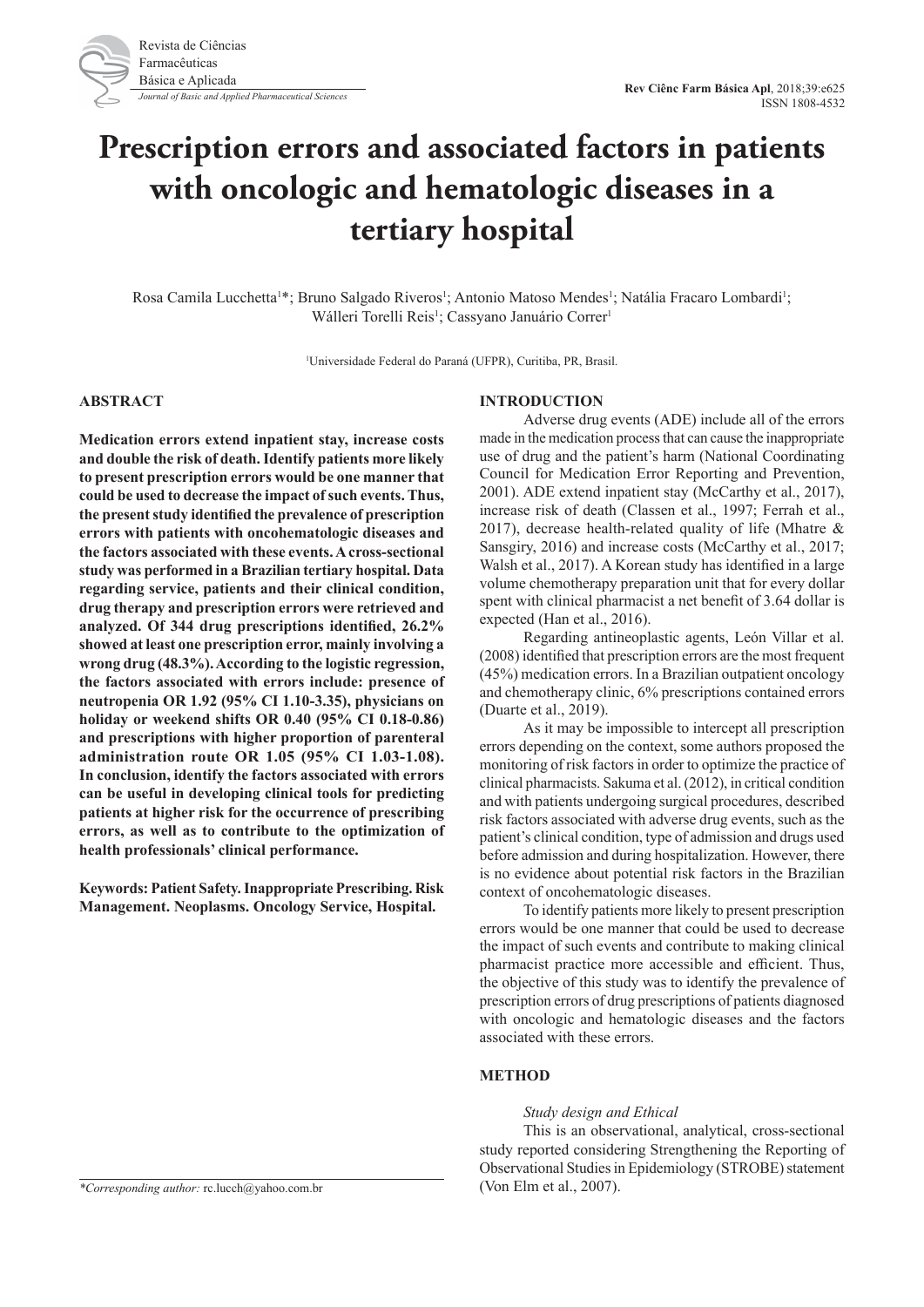### *Setting and Participants*

The study was carried out in a tertiary teaching hospital located in the state of Parana, south of Brazil. The hospital has 550 active beds, in which 10 beds correspond to the assessed unit. There, the drugs prescription was reviewed by the clinical pharmacy team. The inclusion criteria were prescriptions for patients with the main diagnosis of oncologic and hematologic disease. Exclusion criteria were prescriptions not being assessed by clinical pharmacy team.

The clinical pharmacy team in the High Risk Chemotherapy Unit is comprised by one pharmacist residents under preceptorship of one pharmacist. This service consists of a daily medication review of drug prescription, including antineoplastic agents, support drugs, and treatment of chronic diseases, as well as participation in clinic visits and contact with prescribing physician and nursing team. Electronic drug prescriptions are generated every 24 hours and drugs are administered only after clinical pharmacist review.

#### *Variables, data sources and measurement*

Data collection was accomplished by considering the drug prescription from the given day, through information obtained from the patients' charts, as well as from the laboratory test results obtained via the hospital's electronic database. The extracted data were related to service characteristics, patient characteristics, clinical parameters, prescribed drugs and type of prescription error (Table 1).

Prescription errors were classified according to the National Coordinating Council for Medication Error Reporting and Prevention (5) taxonomy (NCCMERP). The prescription errors were further classified into two kinds: errors related to the choice of therapy and errors related to writing errors. In order to obtain a more comprehensive assessment of the prescriptions, two additional types of errors not considered by NCCMERP were included: the need for additional therapy and the availability of a more cost-effective drug.

# *Quantitative variables*

Table 1. Variables and sources.

For the descriptive analysis of the most frequent drugs, there were two kinds of frequencies: the first consists of the ratio between the absolute number of events related to a given

drug and the total number of errors and the second is the ratio between the absolute number of events related to a given drug and the total number of times this drug was prescribed. Thus, the first frequency allowed for the identification of the drugs most involved with errors without the adjustment for its number of prescriptions. The second frequency allowed for the identification of the drugs most likely to be related to errors, with an adjustment for its number of prescriptions.

### *Statistical methods*

Data were analyzed using the Statistical Package for Social Sciences, version 20. Since the variables have non-parametric distributions (Kolmogorov-Smirnov), the bivariate analysis consisted of relative frequencies, the median and the Spearman test. From this analysis, eligible variables for the predisposing factors with correlation ( $p<0.05$ ) with prescription errors were identified. Collinearity diagnosis was made by the variance inflation factor, and collinear variables were excluded from the model. The selected variables were included in the logistic regression associated with the Hosmer-Lemeshow grip, by the method enter. The Wald test was used to determine the coefficient for a given predictor model differed significantly from 0. The results were expressed as an odds ratio confidence interval, and values were considered significant at  $p \le 0.05$ (95% confidence interval, 95% CI).

#### *Standard protocol approvals*

The present study was approved by the Research Ethics Committee of the Clinics Hospital, Federal University of Parana (nº 14122113.3.0000.0096).

## **RESULTS**

During the study, were identified 977 drug prescriptions, in which 633 were excluded due to not being assessed by clinical pharmacy team. Therefore, data from 344 drug prescriptions from 31 patients were collected (Figure 1 and Table 2).

| Variable                                         | <b>Source</b>                            |
|--------------------------------------------------|------------------------------------------|
| <b>Service characteristics</b>                   |                                          |
| Admission data                                   | Medical prescription                     |
| Admission type (scheduled or emergency)          | Medical prescription                     |
| Admission unit                                   | Medical prescription                     |
| <b>Patient characteristics</b>                   |                                          |
| Age                                              | Medical prescription                     |
| <b>Sex</b>                                       | Medical prescription                     |
| Body surface area                                | Medical prescription or patients' charts |
| <b>Clinical parameters</b>                       |                                          |
| Diagnosis                                        | Patients' charts                         |
| Stage of disease                                 | Patients' charts                         |
| Renal failure                                    | Patients' charts                         |
| Hepatic dysfunction                              | Patients' charts                         |
| Infection                                        | Patients' charts                         |
| Prescribed drugs (name and administration route) | Medical prescription                     |
| Prescription error (NCC-MERP)                    | Medication review                        |
| Type of prescription error (choice or writing)   | Medication review                        |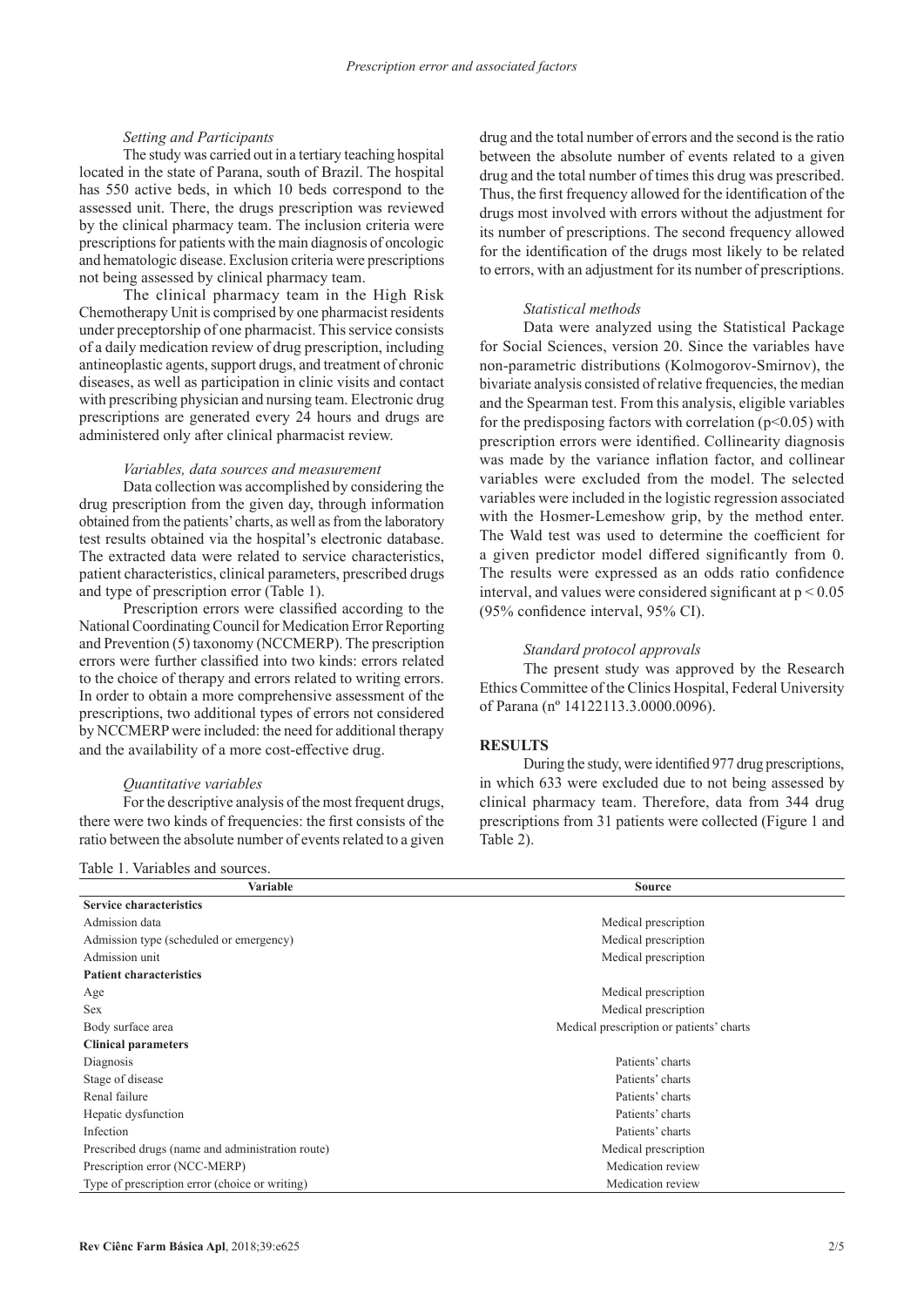The 344 drug prescriptions represented 3,658 drugs, or 10 drugs per prescription (interquartile range 8 to 12); parenteral administration was the most common route of the drugs (54,5%); 10,8% drug prescriptions were made on holiday or weekend shifts. The five most frequently prescribed drugs were support drugs for antineoplastic agents and antimicrobial therapy: metamizole (8.1%), ondansetron (8.0%), sulfamethoxazole/trimethoprim (7.2%), omeprazole (6.3%), fluconazole (6.3%).

Regarding prevalence and errors characteristics, out of 344 assessed prescriptions, 90 (26.2%) showed at least one error, totaling 116 prescription errors (1.3 errors/prescription). The most frequent error, according to the NCCMERP taxonomy, was the prescribing of the wrong drug (48.3%) (Table 3). Regarding the wrong drug, 26 (46.4%) prescriptions were for unnecessary therapy, 18 (32.1%) involved wrong drug choice and 12 (21.4%) involved therapy duplication. Errors evolving a need for additional therapy and the prescription of a less cost-effective drug were found in 14.6% of the total of the prescription errors identified. Strictly considering the



Figure 1. Flow chart of selection of medical prescriptions.

|  |  |  | Table 2. Characteristics of drug prescriptions and patients. |  |
|--|--|--|--------------------------------------------------------------|--|
|  |  |  |                                                              |  |

| Characteristics                    |             |  |
|------------------------------------|-------------|--|
| Total number of patients, n        | 31          |  |
| Age, median (IQR)                  | $39(22-57)$ |  |
| Female, $n$ $(\%)$                 | 19(61.3)    |  |
| Patients with comorbidity, $n$ (%) | 9(29.0)     |  |
| Type of cancer                     |             |  |
| Hematologic, $n$ $(\%)$            | 23(74.2)    |  |
| Solid Tumors, n (%)                | 8(25.8)     |  |
|                                    |             |  |

IQR: Interquartile range 25%-75%.

Table 3. Types of prescription errors and frequency of occurrence ( $n = 116$ ).

| Type of prescription error              | N(%)        |
|-----------------------------------------|-------------|
| Wrong drug                              | 56 (48.3)   |
| Non-mentioned by NCCMERP                | 17(14.7)    |
| Improper dose resulting in extra dose   | 16(13.8)    |
| Improper dose resulting in under dosage | 14(12.1)    |
| Wrong route of administration           | 4(3.4)      |
| Wrong duration                          | 4(3.4)      |
| Monitoring error – clinical             | 3(2.6)      |
| Improper dose resulting in overdosage   | 1(0.9)      |
| Wrong rate $-$ too slow                 | 1(0.9)      |
| Total                                   | 116 (100.0) |

NCCMERP classification, the frequency of prescriptions with at least one error was 23.5%.

A total of 127 different drugs were identified in the prescriptions analyzed and five drugs were involved in 41.1% of the prescription errors. These drugs were dexamethasone/ polymyxin B (10.7%), vancomycin (10.7%), morphine (8.9%), ranitidine (5.4%) and allopurinol (5.4%). The drugs most likely to be related to errors, in decreasing order of frequency, are daptomycin (100.0%), dexamethasone/polymyxin B (100.0%), ranitidine (100.0%), anidulafungin (100.0%), glibenclamide (100.0%). Thus, dexamethasone/polymyxin B, vancomycin and ranitidine are drugs related to high frequency, both in terms of total errors and their total prescriptions.

In bivariate analysis, a correlation was found  $(p < 0.05)$ between prescription errors and physicians on the holiday or weekend shift, comorbidity, presence of neutropenia, administrations number and higher proportion of parenteral route of administration. No correlation was found with length of stay, age, sex, diagnosis, stage of disease, renal or hepatic dysfunction, body surface area, infection, drugs and other drug delivery routes.

The prevalence of prescription errors related to the therapy or drug regimen selection (51.7%) and to the prescription writing were similar (48.3%). However, among the errors related to therapy choice, a predominance of improper dosage resulting in an under-dosage, as well as errors not considered in NCCMERP, were also observed. On the other hand, among the errors related to writing, there was a predominance of improper dosages resulting in an extra dose ( $p < 0.05$ ).

In the multivariate analysis, only variables with a statistically significant bivariate correlation with the absence or presence of a prescription error adjusted for age and sex were included. Only comorbidity ( $p = 0.550$ ), sex ( $p = 0.820$ ) and age ( $p = 0.690$ ) were not correlated. Presence of neutropenia OR 1.92 (95% CI 1.10-3.35;  $p = 0.022$ ), physicians on holiday or weekend shifts OR 0.40 (95% CI 0.18-0.86;  $p = 0.019$ ) and prescriptions with higher proportion of parenteral administration route OR 1.05 (95% CI 1.03-1.08; p < 0.001), were factors associated with the presence of a prescription error ( $R^2 = 0.22$ ).

## **DISCUSSION**

A high prevalence of errors involving mainly drug choice and improper dose was identified. Prescription errors are common in units that focus on the care of patients with oncologic and hematologic diseases. In this population, specific and dynamic clinical performance of the pharmacist is required, with a goal of optimizing the time and the convergence of information among different healthcare teams, patient and caregivers (Leveque et al., 2014; Delpeuch et al., 2015).

Our study shows a high prevalence of prescription errors (26.2%), even excluding the ones not mentioned by NCCMERP (23.5%), of which 6.9% are errors contemplating only the antineoplastic agents. Other studies involving patients diagnosed with neoplasms and comprising only antineoplastic agents identified a prevalence of 1.5% to 20.0%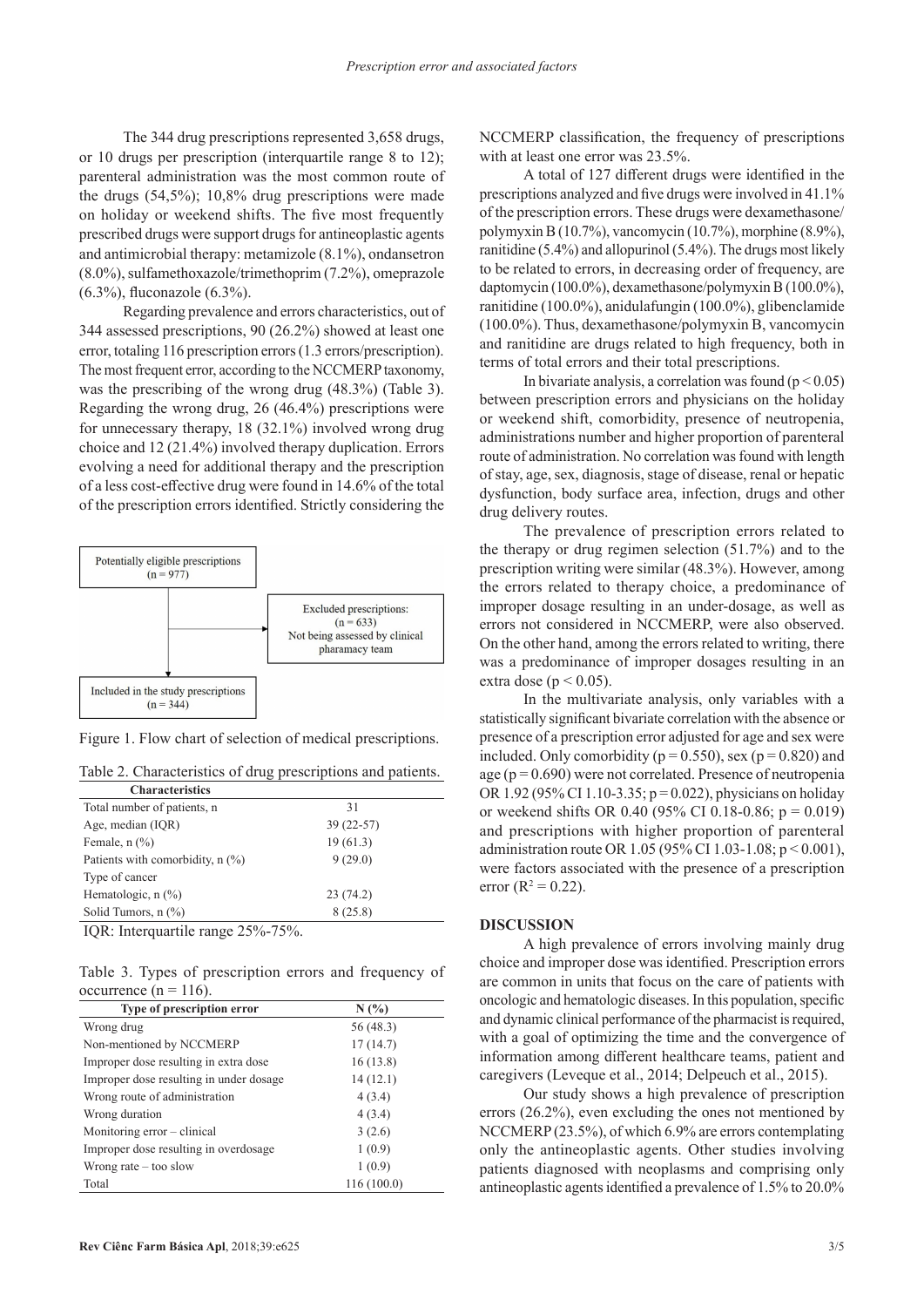(Ranchon et al., 2011, 2012; Aita et al., 2013; Meisenberg et al., 2014; Ferracini et al., 2018; Duarte et al., 2019). Thus, although antineoplastic drugs are considered potential harmful, the drugs most related to errors were antimicrobial agents and support therapy in our study, resulting in a high prevalence of prescription errors which show the importance of clinical pharmacy in oncology and hematology consider all type of drugs in medication review.

It was observed that resident physician coverings holiday or weekend shift had protective effect on the occurrence of prescription errors, which may occur due to higher available time for each patient. On the other hand, presence of neutropenia and prescriptions with higher proportion of parenteral administration route had risk of effect, indicating that patients may be associated with a higher critical state of the patient, corresponds to a marker of risk. Ranchon et al. (2012), in a French study that assess different variables, identified protocols involving carboplatin (OR: 4.47, 95% CI 3.45-5.79, p< 0.001), protocols with more than three drugs (OR: 2.4, 95% CI 1.92-3.00, p< 0.001) and protocols requiring at least one modification (OR: 1.33, 95% CI 1.04-1.69,  $p=0.02$ ) as independent factors for prescribing drug. As the variables assessed were different is not possible to infer probable reasons for the difference.

This study presents limitations related to its design and sample size, which may have impaired the statistical power of the analysis. Although the external validity of the study results is low, current results suggest the importance of considering all types of drug in medication review, as well as in defining the risk factor for prescribing errors.

Physicians on holiday or weekend shifts (protective effect), presence of neutropenia (risk effect), and prescriptions with higher proportion of parenteral administration route (risk effect) were the main factors associated with prescription errors. Recognizing them can be valuable in developing clinical prediction tools, alerts to clinical pharmacists or designing preventive services focused on identifying patients who are more susceptible to prescription errors.

### **RESUMO**

## *Erros de prescrição e fatores associados em pacientes com doenças oncológicas e hematológicas em um hospital terciário*

**Os erros de prescrição prolongam a internação, aumentam os custos e duplicam o risco de morte. Identificar os pacientes mais propensos a apresentar erros de prescrição seria uma maneira que poderia ser usada para diminuir o impacto de tais eventos. Assim, o presente estudo identificou a prevalência de erros de prescrição com pacientes com doenças oncohematológicas e os fatores associados a esses eventos. Um estudo transversal foi conduzido em um hospital terciário brasileiro. Os dados referentes ao serviço, aos pacientes, às condições clínicas, à terapia medicamentosa e aos erros de prescrição foram coletados e analisados. De 344 prescrições de medicamentos,** 

**26,2% apresentaram pelo menos um erro de prescrição, envolvendo principalmente medicamento inadequado (48,3%). De acordo com a regressão logística, os fatores associados aos erros incluem: presença de neutropenia OR 1,92 (IC 95%: 1,10-3,35), médicos em turnos de férias ou em fim de semana OR 0,40 (IC 95%: 0,18-0,86) e prescrições com maior proporção de via parenteral de administração OR 1,05 (IC 95%: 1,03-1,08). Em conclusão, identificar os fatores associados aos erros pode ser útil no desenvolvimento de ferramentas clínicas para prever pacientes com maior risco de ocorrência de erros de prescrição, além de contribuir para a otimização do desempenho clínico dos profissionais de saúde.**

**Palavras-chave: Segurança do Paciente. Prescrição Inadequada. Gestão de Riscos. Neoplasias. Serviço Hospitalar de Oncologia.**

## **REFERENCES**

Aita M, Belvedere O, De Carlo E, Deroma L, De Pauli F, Gurrieri L, Denaro A, Zanier L, Fasola G. Chemotherapy prescribing errors: an observational study on the role of information technology and computerized physician order entry systems. BMC Health Serv Res. 2013;13(1):522. [http://](https://doi.org/10.1186/1472-6963-13-522) [dx.doi.org/10.1186/1472-6963-13-522.](https://doi.org/10.1186/1472-6963-13-522) [PMid:24344973.](https://www.ncbi.nlm.nih.gov/entrez/query.fcgi?cmd=Retrieve&db=PubMed&list_uids=24344973&dopt=Abstract)

Classen DC, Pestotnik SL, Evans RS, Lloyd JF, Burke JP. Adverse drug events in hospitalized patients: excess length of stay, extra costs, and attributable mortality. JAMA. 1997;277(4):301-6. [http://dx.doi.org/10.1001/](https://doi.org/10.1001/jama.1997.03540280039031) [jama.1997.03540280039031](https://doi.org/10.1001/jama.1997.03540280039031). [PMid:9002492.](https://www.ncbi.nlm.nih.gov/entrez/query.fcgi?cmd=Retrieve&db=PubMed&list_uids=9002492&dopt=Abstract)

Delpeuch A, Leveque D, Gourieux B, Herbrecht R. Impact of clinical pharmacy services in a hematology/oncology inpatient setting. Anticancer Res. 2015;35(1):457-60[. PMid:25550587.](https://www.ncbi.nlm.nih.gov/entrez/query.fcgi?cmd=Retrieve&db=PubMed&list_uids=25550587&dopt=Abstract)

Duarte NC, Barbosa CR, Tavares MG, Dias LP, Souza RN, Moriel P. Clinical oncology pharmacist: effective contribution to patient safety. J Oncol Pharm Pract. 2019;25(7):1665-74. [http://dx.doi.org/10.1177/1078155218807748.](https://doi.org/10.1177/1078155218807748) [PMid:30348073.](https://www.ncbi.nlm.nih.gov/entrez/query.fcgi?cmd=Retrieve&db=PubMed&list_uids=30348073&dopt=Abstract)

Ferracini AC, Rodrigues AT, Barros AA, Derchain SF, Mazzola PG. Prescribing errors intercepted by pharmacist intervention in care of patients hospitalised with breast and gynaecological cancer at a Brazilian teaching hospital. Eur J Cancer Care (Engl). 2018;27(1):e12767. [http://dx.doi.](https://doi.org/10.1111/ecc.12767) [org/10.1111/ecc.12767](https://doi.org/10.1111/ecc.12767)[. PMid:28925569.](https://www.ncbi.nlm.nih.gov/entrez/query.fcgi?cmd=Retrieve&db=PubMed&list_uids=28925569&dopt=Abstract)

Ferrah N, Lovell JJ, Ibrahim JE. Systematic review of the prevalence of medication errors resulting in hospitalization and death of nursing home residents. J Am Geriatr Soc. 2017;65(2):433-42. [http://dx.doi.org/10.1111/jgs.14683.](https://doi.org/10.1111/jgs.14683) [PMid:27870068.](https://www.ncbi.nlm.nih.gov/entrez/query.fcgi?cmd=Retrieve&db=PubMed&list_uids=27870068&dopt=Abstract)

Han J-M, Ah Y-M, Suh SY, Jung S-H, Hahn HJ, Im S-A, Lee J-Y. Clinical and economic impact of pharmacists' intervention in a large volume chemotherapy preparation unit. Int J Clin Pharm. 2016;38(5):1124-32. [http://dx.doi.](https://doi.org/10.1007/s11096-016-0339-9) [org/10.1007/s11096-016-0339-9.](https://doi.org/10.1007/s11096-016-0339-9) [PMid:27365091.](https://www.ncbi.nlm.nih.gov/entrez/query.fcgi?cmd=Retrieve&db=PubMed&list_uids=27365091&dopt=Abstract)